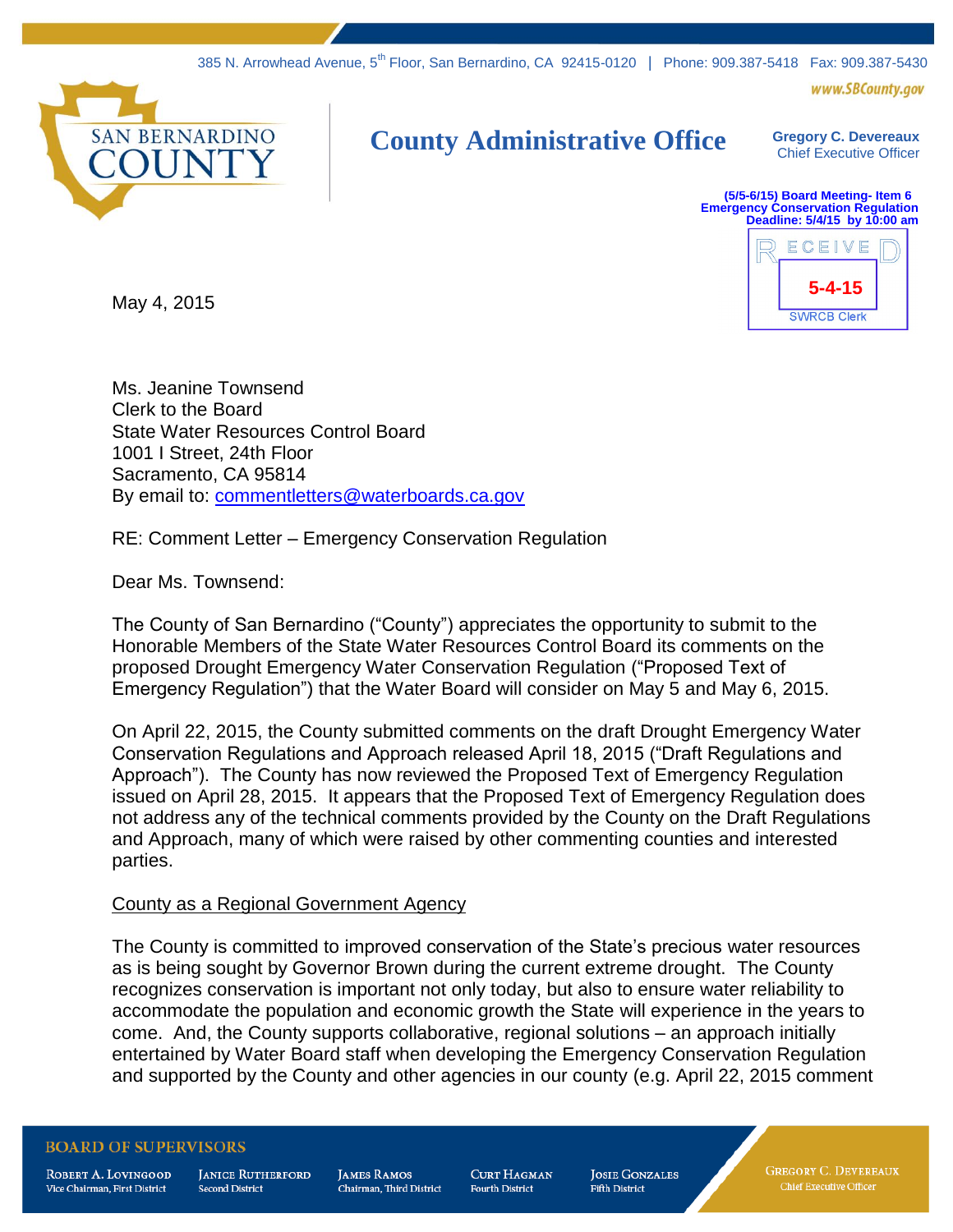letter from the Basin Technical Advisory Committee), but which is missing from the Proposed Text of Emergency Regulation.

The County encourages the State Water Board to adopt an Emergency Conservation Regulation that permits retail water suppliers in a region to join together to achieve the conservation standard sought by the State.

Regional collaboration is a key principle behind the San Bernardino County Countywide Vision Project. In 2010 and 2011, the County and its 24 cities and towns through its council of governments, San Bernardino Associated Governments ("SANBAG"), sought input from members of the community about the future they desired. This effort resulted in the June 30, 2011 adoption by the County Board of Supervisors and SANBAG Board of Directors of a San Bernardino County Countywide Vision statement that summarized the community's desire to collaboratively build a sustainable county. Following the adoption of the Vision, stakeholder groups formed around elements of a complete community to identify their priorities for the future, common interests and opportunities for collaboration.

One of those element groups has been working since January 2012 to develop a countywide, long-range, water sustainability strategy. The Water Element Group's effort marked the first time that San Bernardino County endeavored to address its water needs in a comprehensive, collaborative environment that incorporated multiple watersheds. The Group started by evaluating the current landscape of our water supply and resources by compiling data from six regional 2010 Urban Water Management Plans covering a combined service area that is home to 98 percent of the county's population. The result of this survey was a countywide water inventory that revealed the San Bernardino County has enough water for its expected population and economic growth through 2035, only if its residents, businesses, government agencies and institutions conserve more water and work together to protect, invest in and manage its water supply.

The County has continued to facilitate the work of the Water Element Group by bringing all parties to the table to discuss how to better coordinate city and County land use planning and regional water management. The Group has also compiled a countywide inventory of water conservation programs to encourage the implementation of the best practices throughout the county and created a map that identified land recommended for future local water recharge projects to ensure our groundwater supplies are replenished and sustained as our communities build out. And now, the Group is discussing how the County, cities, water agencies and developers might work together on the 2015 Urban Water Management Plans in a more collaborative and informed way. This important task could prove more difficult if the State Water Board does not permit and encourage regional, collaborative strategies to achieve additional water conservation.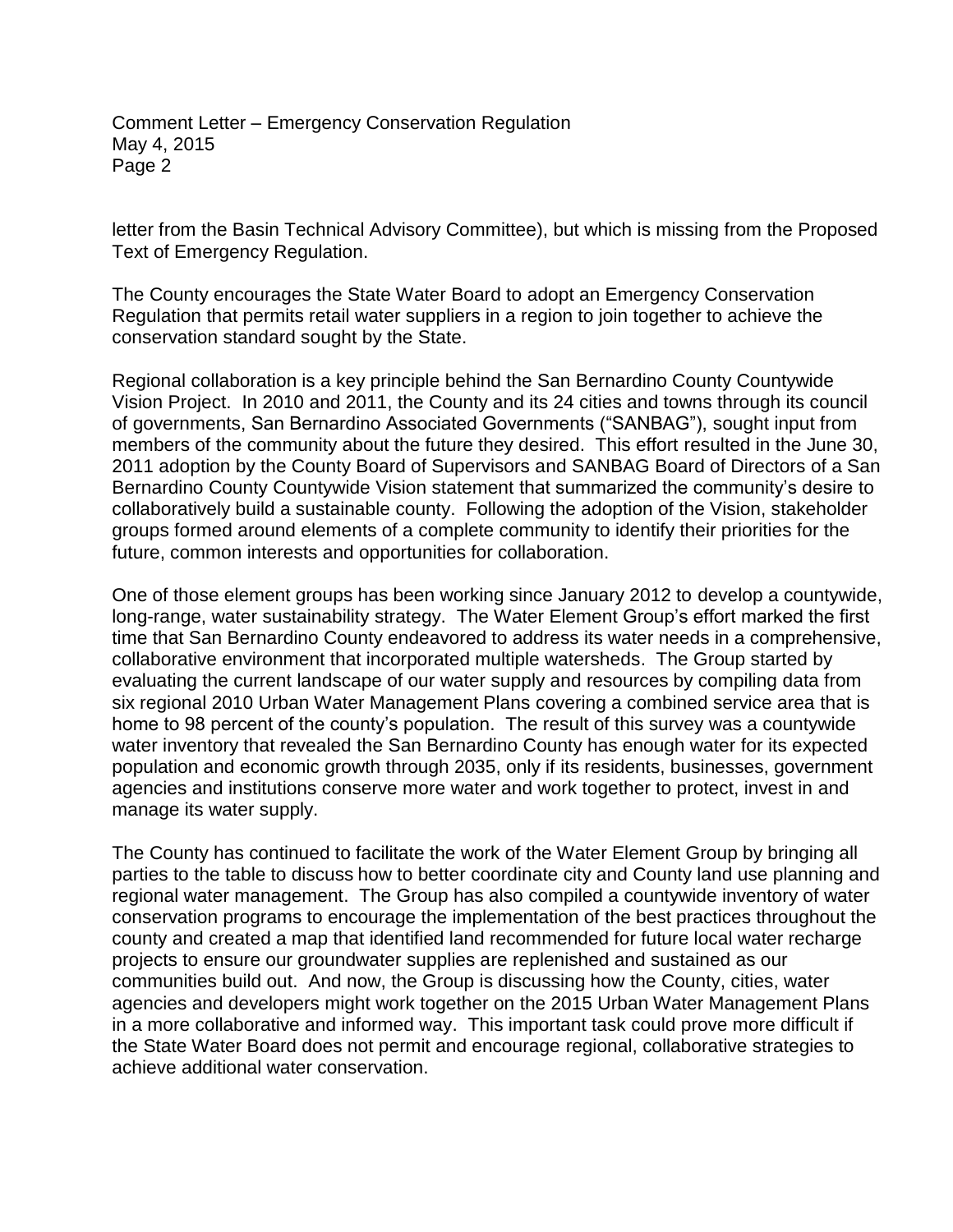## County as an End-User of Water

The County recognizes it is a significant end-user of water and is committed to conserve where it can. However, the County's compliance with specific health, safety, sanitation and hygiene requirements regarding water use in its jails and hospitals should not cause the other customers of the urban water suppliers serving its jails and hospitals to have to conserve more than their fair share. The Proposed Text of Emergency Regulation appears to cause this unfortunate result.

Section 865(e) of the Proposed Text of Emergency Regulations provides eligible urban water suppliers with the opportunity to subtract the amount of water they supply for commercial agricultural use from their water production total for the purpose of calculating the percentage of water conserved by the water suppliers. The County proposes that the State Water Board adopt an Emergency Conservation Regulation that provides eligible urban water suppliers the additional opportunity to subtract the amount of water they supply for indoor use at institutions that are subject to specific health, safety, sanitation and hygiene requirements regarding the use of water, such as jails and hospitals. This proposal was also advocated by the County of San Diego and the California State Association of Counties in their separate April 22, 2015 comment letters.

The County, through its Sheriff's Department, operates four type 2 jail facilities throughout the County – West Valley Detention Center, Central Detention Center, Glen Helen Rehabilitation Center, and High Desert Detention Center – and four smaller type 1 jail facilities. The average daily inmate population is 6,500. Annually, about 70,000 persons are booked into these jails.

The County's indoor use of water in its jails is impacted by the following sanitation and hygiene laws:

- Title 15 of the California Code of Regulations Sections 1262 and 1263 require clothing exchange and adequate clothing supply twice a week for undergarments and once a week for outer garments, but more frequently if necessary. Bedding is also changed at least once a week. This necessitates laundering large volumes of clothing on a continuous basis. Section 1266 of Title 15 of the California Code of Regulations requires showering at least every other day and more often if possible. Frequent showering is necessary to maintain good inmate personal hygiene to prevent diseases and ensure institutional tranquility as inmates live in close proximity to each other.
- Title 15 of the California Code of Regulations Section 3052 requires compliance with health and safety standards for food handling and sanitation as required by Health and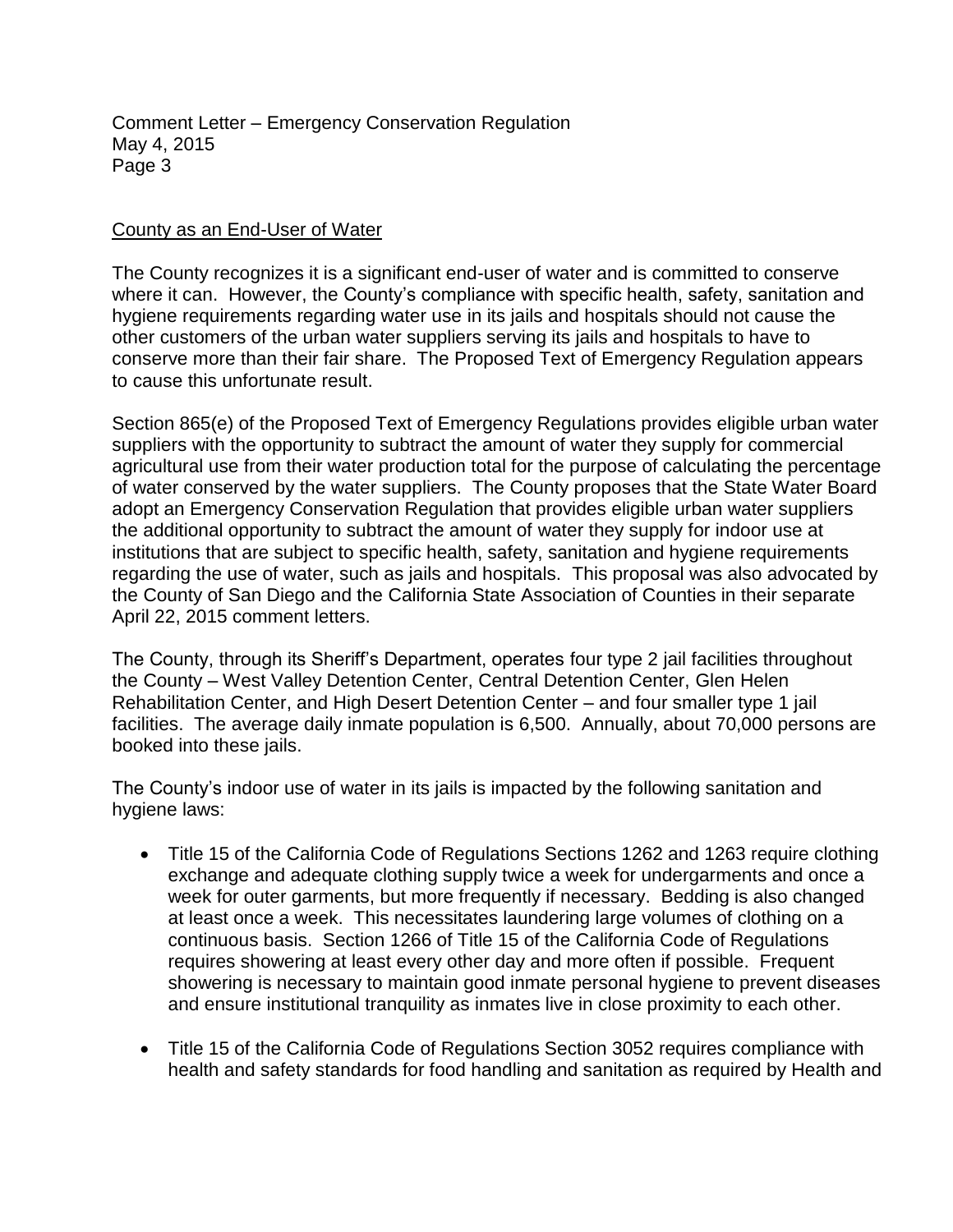> Safety Code Sections 113945 through 114259.4 (California Retail Food Code). This requires frequent hand washing and surface cleaning.

 Title 24 of the California Code of Regulations Section 1231.3.4 requires ready availability of showers and toilets to which inmates have nearly unfettered access for the purposes of health and sanitation.

The County has installed high efficiency laundry washer/extractors and programmable water technologies in its jails to limit inmate water usage and minimize waste.

The County also operates the Arrowhead Regional Medical Center on a 70-acre campus in Colton, containing a 456-bed hospital and a separate 90-bed psychiatric unit – each with an emergency room – and a primary care center offering more than 40 outpatient specialty care services. Each day, an average of 1,304 people receive medical and mental health care at the facility. In 2014, 24,456 patients were admitted to the hospital, 108,773 people visited the emergency room and 245,169 people received outpatient services.

Hospitals are mandated to comply with specific sanitation and hygiene requirements pursuant to Title 22 of the California Code of Regulations Sections 70827 and 71631, which include, but are not limited to, the daily cleaning of patient areas, nurses' stations, work areas, halls, entrances, storage areas, restrooms, laundry, pharmacy, offices, specialized areas, isolation areas, kitchen, and associated areas etc. Hospitals must also maintain at least three bed changes supply of clean linen for all the beds in the hospital, which linen is laundered according to the following requirements:

*All linens shall be washed using an effective soap or detergent and thoroughly rinsed to remove soap or detergent and soil. Linens shall be exposed to water at a minimum temperature of 71 degrees C (160 degrees F) for at least 24 minutes during the washing process. (22 CCR 70825(a)(4).)*

Additionally, the Center for Medicare and Medicaid Services Conditions for Participation at 42 C.F.R Section 482.41 (a)(2) requires a hospital to provide emergency gas and water as needed to provide care to inpatients and other persons who may come to the hospital in need of care.

As these essential facilities are located within the jurisdictions of only a small percentage of the retail water suppliers the serve the numerous County facilities throughout this expansive county, the County supports the State Water Board's adoption of an alternative credit system approach similar to the one proposed by the County of San Diego in its April 13, 2015, April 22, 2015 and May 1, 2015 comment letters. Allowing customers served by multiple water